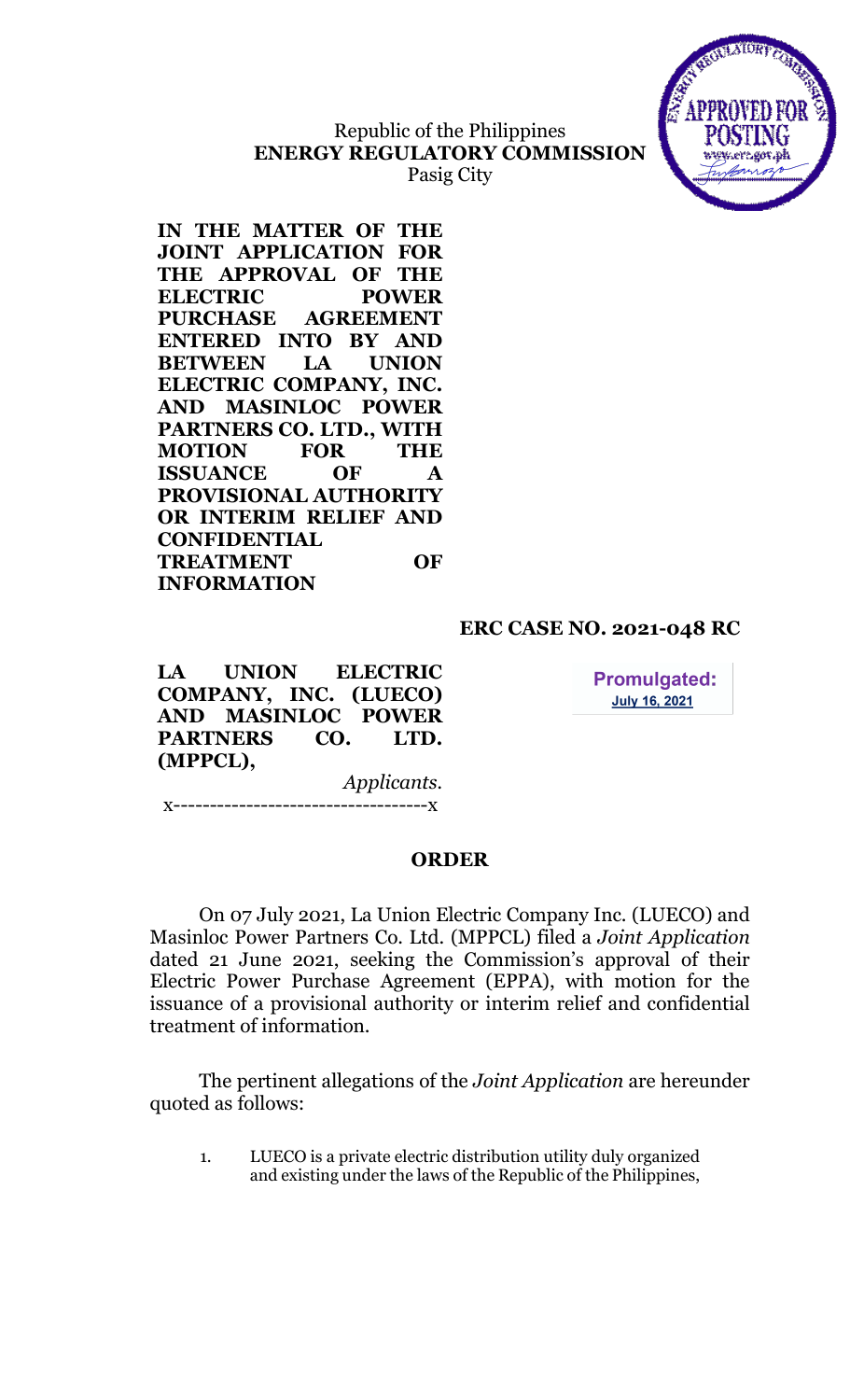with principal office address at LUECO Building, Quezon Avenue, San Fernando City, La Union. It may be served with notices and other processes of this Honorable Commission though its counsel at the address herein indicated.

- 2. LUECO is the grantee of a legislative franchise (R.A. No. 9385) issued by the Thirteenth (13th) Congress of the Philippines on 24 July 2006 to operate and maintain an electric distribution system within the City of San Fernando and the Municipalities of Bauang and San Juan, all in the Province of La Union.
- 3. LUECO is represented in this Joint Application by its President, Mr. CARLOS L. VALERO.
- 4. MPPCL is a limited partnership established in the Philippines to invest in, acquire, finance, complete, construct, develop, improve, operate, maintain, and hold power production and electric generating facilities in the country, with business address at Masinloc Coal-Fired Thermal Power Plant, Barangay Bani, Masinloc, Zambales. It may be served with notices and other processes of this Honorable Commission though its counsel at the address herein indicated.
- 5. MPPCL owns the 1 x 315 MW (Unit 1), 1 x 344 MW (Unit 2) and 351.75 MW (Unit 3) of the Masinloc Coal Fired Thermal Power Plant located in Barangay Bani, Masinloc, Zambales.
- 6. MPPCL is represented in this Joint Application by its authorized representatives, Mr. PAUL BERNARD D. CAUSON.

### NATURE OF THE APPLICATION

7. This Joint Application for the approval of the "ELECTRIC POWER PURCHASE AGREEMENT" ("EPPA") dated 28 May 2021 entered into by and between LUECO and MPPCL is being submitted to this Honorable Commission for its review and approval pursuant to Sections 25 and 45 (b) of Republic Act No. 9136 otherwise known as the "Electric Power Industry Reform Act of 2001" ("EPIRA"), Rules 5, Sections 4 (e) and 11, Section 5 of its Implementing Rules and Regulations ("IRR"), Rule 20 (B) of its Rules of Practice and Procedure, and other pertinent rules and regulations.

### STATEMENT OF FACTS

8. On 18 July 2019, two months before the expiration of its EPPA with Team (Philippines) Energy Corporation ("TPEC") on 25 August 2019, LUECO wrote the Hon. ALFONSO G. CUSI, Secretary of the Department of Energy, requesting for the issuance of a Certificate of Exemption ("COE") "to enable LUECO to extend its existing power supply agreement under the same terms and conditions."<sup>1</sup>

<sup>1</sup> Last paragraph, page 2, letter dated 18 July 2019 to Sec. Alfonso G. Cusi. Underscoring supplied.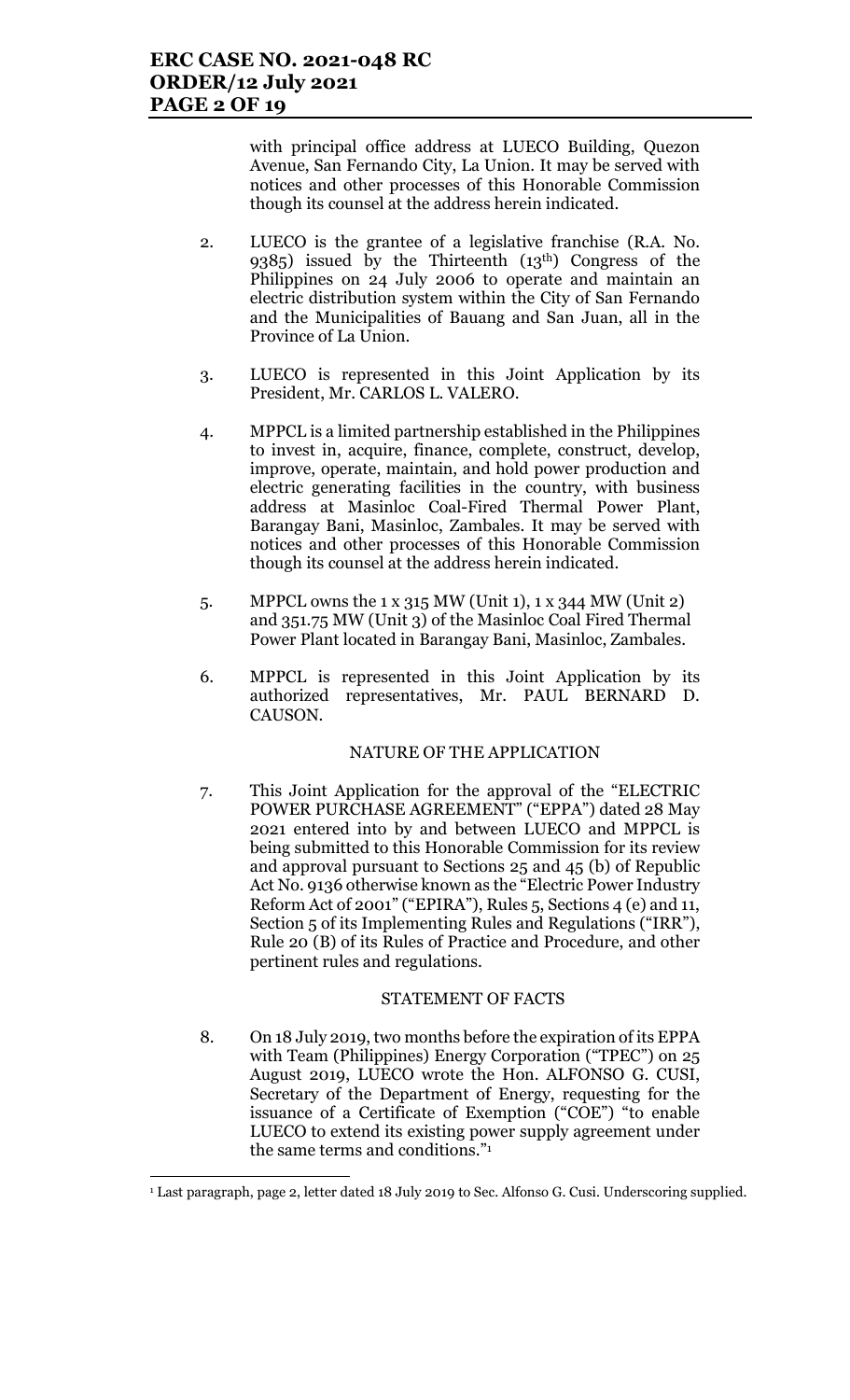- 9. On 25 November 2019, the Department of Energy ("DOE") issued its Certification (COE-CSP-2019-10-001) certifying that LUECO "is exempted from the conduct of COMPETITIVE SELECTION PROCESS (CSP) to extend its existing power supply agreement with Team (Philippines) Energy Corporation (TPEC) for one (1) year supply under the same terms and conditions starting from 26 August 2019 until 25 August 2020." <sup>2</sup> Furthermore, the DOE also stated that "LUECO's succeeding PSA procurement shall undergo CSP in accordance with DC2018-02-0003 in a manner provided under Section  $5$  thereof – through public bidding x x x ."3
- 10. However due to the issuance of Proclamation No. 929, Series of 2020 on 16 March 2020 by President RODRIGO ROA DUTERTE declaring a State of Calamity throughout the Philippines due to Corona Virus Disease 2019 Pandemic or COVID-19 Pandemic, LUECO was not able to complete the conduct of its CSP.
- 11. On 02 December 2020, pursuant to DOE Department Circular DC2018-02-003, LUECO sent a letter to the DOE attaching its Terms of Reference (TOR) for its approval.
- 12. On 10 December 2020, the DOE sent its reply to the letter dated 02 December 2020 of LUECO suggesting some revisions in its TOR, particularly the revision of the 2020- 2029 Power Supply Procurement Plan (PSPP) and the submission of the 2020-2029 Distribution Development Plan (DDP).
- 13. Pursuant to the 10 December 2020 letter of the DOE, LUECO, on 21 December 2020, submitted its compliance and likewise furnished the DOE the Secretary's Certificate providing the composition of LUECO's Third Party Bids and Awards Committee ("TPBAC"), TPBAC- Technical Working Group ("TWG") and TPBAC Secretariat.
- 14. On 22 December 2020, the DOE sent its reply to the 21 December 2020 letter of LUECO recommending the removal of the option to extend for a maximum period of five (5) years pursuant to the Supreme Court Decision in G.R. No. 227670 requiring all PSAs to undergo CSP and the deletion of the Prompt Payment Discount and Prompt Payment Discount Period.
- 15. On 29 December 2020, LUECO sent the revised TOR in compliance with the 22 December 2020 letter of the DOE, and on 04 January 2021, the DOE via electronic mail approved the TOR and allowed LUECO to cause the publication of the Invitation to Bid on 05 January 2021 and 12 January 2021.

 $\overline{a}$ 

<sup>&</sup>lt;sup>2</sup> First (1<sup>sT</sup>) paragraph, COE-CSP-10-001 dated 25 November 2019. Underscoring supplied. <sup>3</sup> First (1st) paragraph, page 2, letter of Secretary Cusi to Mr. Bernardo L. Valero dated 25 November

<sup>2019.</sup> Underscoring supplied.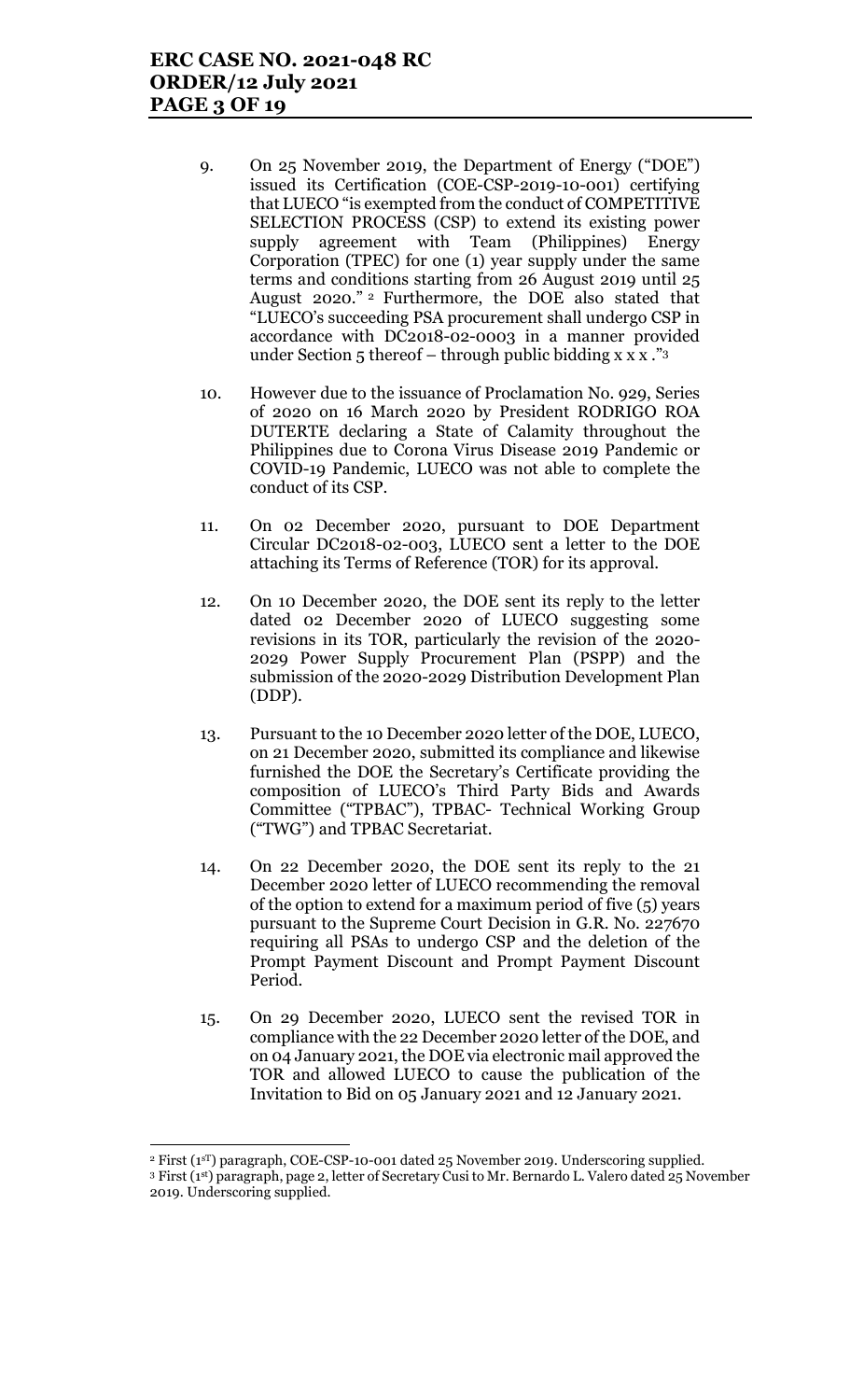## ERC CASE NO. 2021-048 RC ORDER/12 July 2021 PAGE 4 OF 19

| TYPE OF CONTRACT                   | BASELOAD AND LOAD FOLLOWING,<br><b>FIRM</b>                                                                                                                                                                                                                                                                                                                                |
|------------------------------------|----------------------------------------------------------------------------------------------------------------------------------------------------------------------------------------------------------------------------------------------------------------------------------------------------------------------------------------------------------------------------|
| Commencement Date of<br>Supply     | August 26, 2021 or upon approval by the ERC<br>whichever is later but to coincide with NGCP<br>Billing every 26 <sup>th</sup> day of the month.                                                                                                                                                                                                                            |
| <b>Tariff Structure</b>            | Base Energy Rate (BER) in Php/kWh subject<br>to the following:                                                                                                                                                                                                                                                                                                             |
|                                    | 50% maximum of the BER can be<br>escalated at an annual rate not greater<br>than 3.5% beginning on the second<br>contract year.<br>Inclusive of Line Rental and all other<br>market related charges<br><b>Exclusive of VAT</b>                                                                                                                                             |
|                                    | Bids shall be evaluated based on Levelized<br>Cost of Electricity (LCOE) after VAT,<br>whenever applicable which shall be derived<br>using the LCOE calculation<br>$\mathbf{in}$<br>sheet<br>accordance with the formula in Annex B. The<br>Bidder's Proposed Price (for the first Billing<br>Year) and its LCOE are both subject to pre-<br>determined "Reserved Prices". |
|                                    | Bid VAT Rate shall be the maximum VAT rate<br>that Winning Bidder may charge LUECO for<br>any given Billing Month.                                                                                                                                                                                                                                                         |
| Reduction<br>Power<br>Act<br>(PAR) | Power Supplier may opt to offer a Power Act<br>Reduction (PAR) rate of Phpo.30/kWh<br>applicable to energy affecting residential<br>customers only (approximately 50% of<br>LUECO's annual energy requirement; that<br>the actual average for the last 5 years pre-<br>COVID19 is $44\%$ ).                                                                                |

### 16. The salient provisions of the TOR are herein provided:

- 17. On 05 January 2021 and 12 January 2021, LUECO caused the publication of its "Invitation to Bid" in the Manila Bulletin which contained the TOR, indicating a summary of the process and timelines of the CSP and inviting generation companies ("GenCos") to submit an Expression of Interest between 06 January 2021 and 19 January 2021.
- 18. In response to LUECO's published Invitation to Bid, eight (8) GenCos purchased bid documents, namely:
	- a. GNPower DINGININ LTD. CO
	- b. SOLARACE1 ENERGY CORPORATION
	- c. SEM-CALACA POWER CORPORATION
	- d. TEAM (PHIL) ENERGY CORP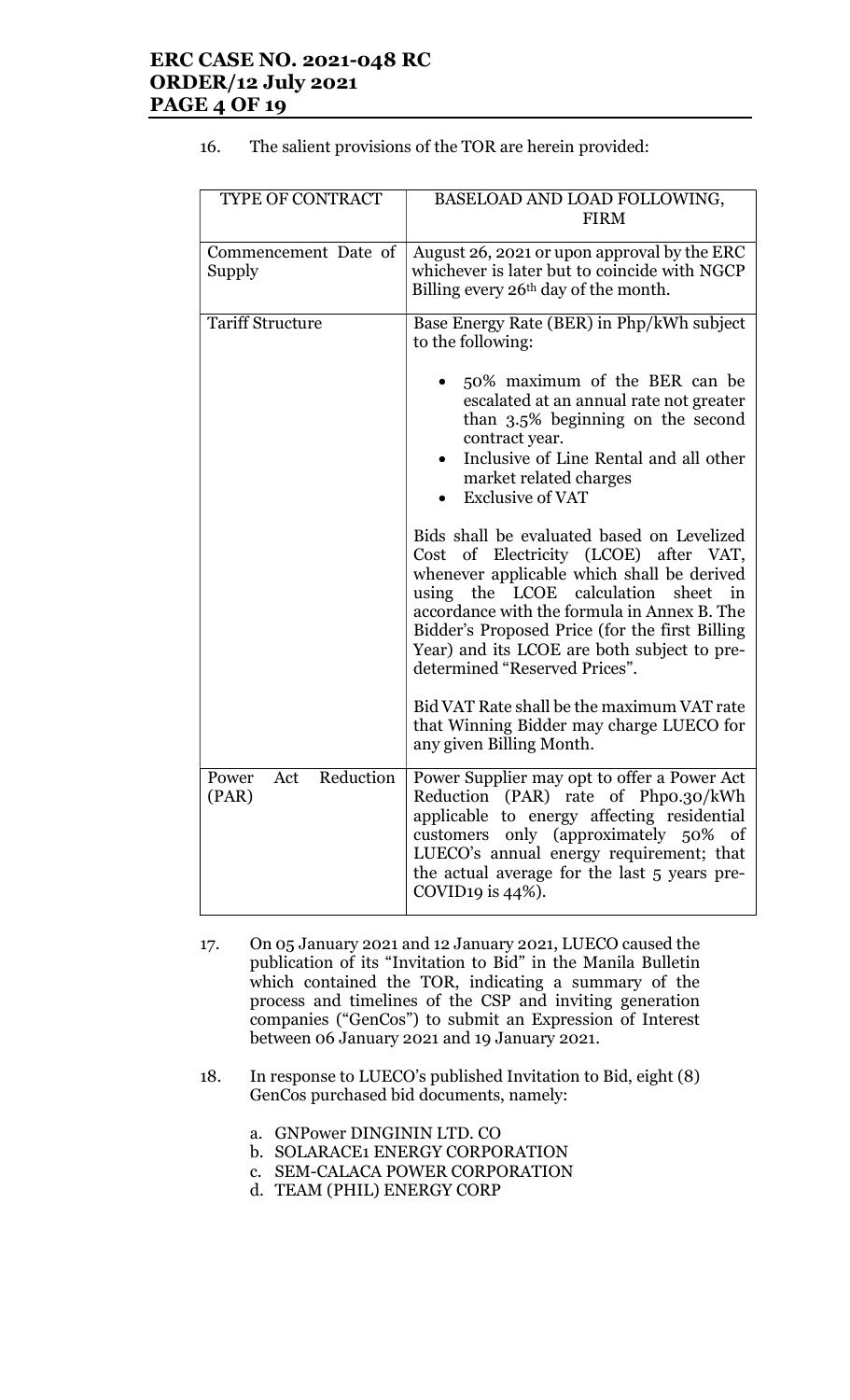- e. MASINLOC POWER PARTNERS CO. LTD.
- f. THERMA LUZON INC.
- g. SN ABOITIZ POWER MAGAT INC.
- h. ENERGY DEVELOPMENT CORPORATION
- 19. Out of the eight (8) GenCos who purchased bid documents, two (2) did not submit their bids while one (1) GenCo withdrew prior to the submission of bids. The GenCos who submitted their bids are the following:

| <b>GENERATION COMPANY</b> | First Year Pre- | Final LCOE Pre- |
|---------------------------|-----------------|-----------------|
|                           | VAT rate*       | VAT rate*       |
|                           | (PhP/kWh)       | (PhP/kWh)       |
| <b>MASINLOC POWER</b>     | 3.4508          | 3.4508          |
| PARTNERS CO. LTD.         |                 |                 |
| TEAM (PHIL) ENERGY CORP   | 3.9462          | 4.2971          |
| <b>SEM-CALACA POWER</b>   | 4.0948          | 4.4460          |
| <b>CORPORATION</b>        |                 |                 |
| SN ABOITIZ POWER - MAGAT  | 4.2777          | 4.4538          |
| INC.                      |                 |                 |
| <b>ENERGY DEVELOPMENT</b> | 4.5210          | 4.9087          |
| <b>CORPORATION</b>        |                 |                 |

\* First Year and Final LCOE rates are net of offered PPD and/or PAR

- 20. On 30 April 2021, the respective bid offers of the bidders who passed the pre-qualification were opened. MPPCL's bid was declared as the best bid.
- 21. On 03 May 2021, LUECO's TPBAC sent a Notification of Best Bid to MPPCL as the winning power supplier confirming after post-evaluation that its proposed energy price was found to be the best bid.
- 22. On 07 May 2021, LUECO sent MPPCL the result of the post evaluation qualification.
- 23. On 17 May 2021, the Notice of Award was sent to MPPCL which it accepted on 24 May 2021 via zoom meeting. A copy of the "Notice of Award" is hereto attached and marked as Annex "H-8".
- 24. A copy of the TPBAC Summary Report regarding the conduct of LUECO's CSP is likewise hereto attached and marked as Annex "H-10".

### SALIENT FEATURES OF THE EPPA

25. The EPPA dated 28 May 2021, entered into by and between LUECO and MPPCL, a copy of which is hereto attached as Annex "A" and made an integral part hereof, contains the following salient features: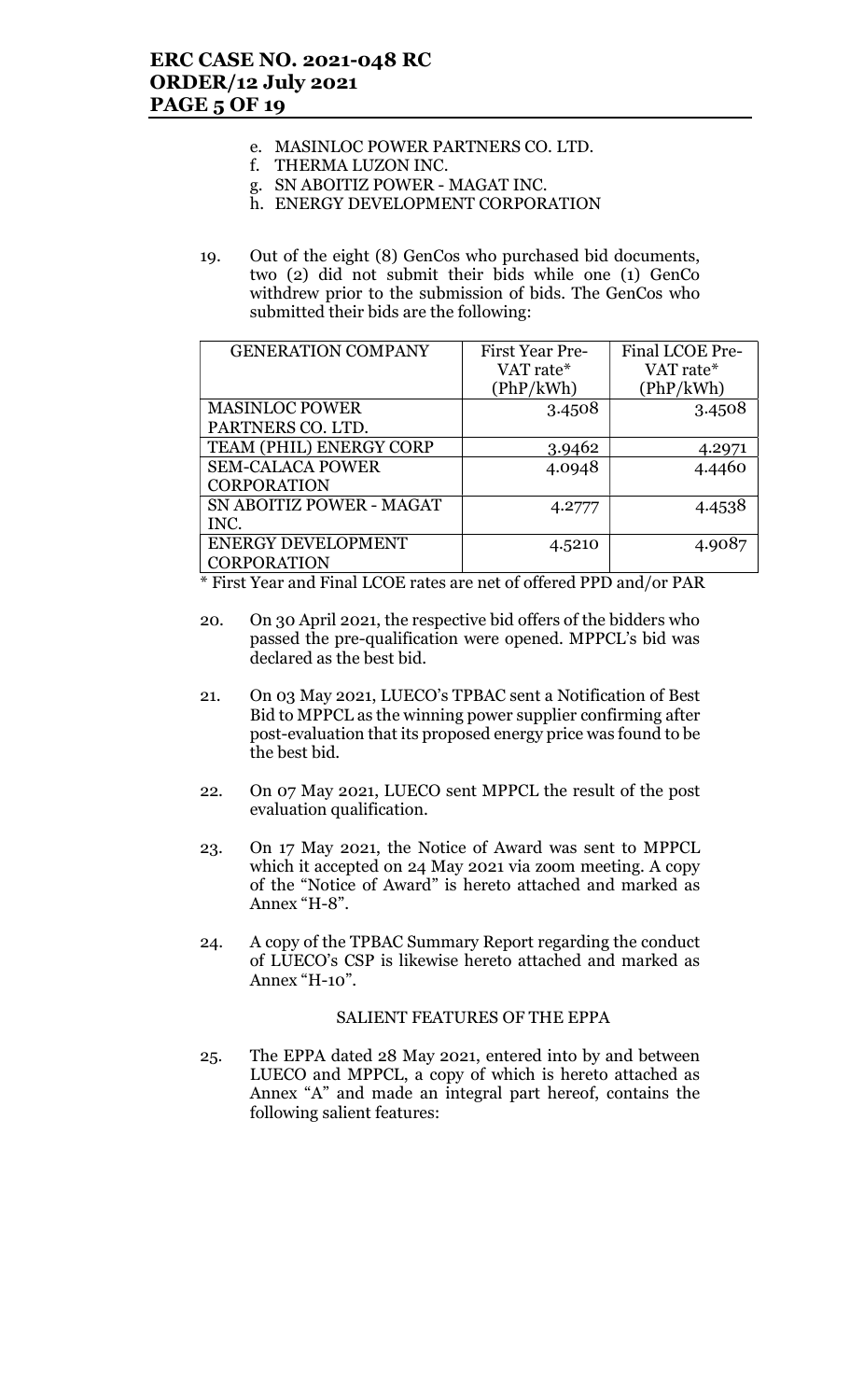#### 2.2 COOPERATION PERIOD OF AGREEMENT

- 2.2.1 Subject to Section 2.3, this Agreement shall become effective on the Effective Date.
	- 2.2.1.1 The term of this Agreement (the "Cooperation Period") shall commence on the Commencement Date and shall expire on February 25, 2032, unless terminated earlier or extended in accordance with the terms of this Agreement.

#### 2.3 CONDITIONS PRECEDENT, EFFECTIVE DATE, AND COMMENCEMENT DATE

- 2.3.1 Effective Date
	- 2.3.1.1 The Effective Date shall be the date the conditions precedent in Section 13.1.1 and 13.2.1 have been satisfied or waived by the relevant Party (the "Effective Date").

#### 2.3.3 COMMENCEMENT DATE

- 2.3.3.1 The "Commencement Date" shall occur upon the satisfaction of the conditions set out in Section 2.3.2.
- 2.3.3.2 It shall be on August 26, 2021 or upon approval by the ERC, (whether interim relief, provisional or final), whichever is later but to coincide with NGCP Billing every 26th day of the month.

#### x x x

- 4.1 Supply of Electricity. Subject to the terms and conditions of this Agreement, from the Commencement Date until the expiration of the Cooperation Period or earlier termination of this Agreement, SELLER shall make available to LUECO the Contract Capacity to be sourced from the Power Plant, the WESM, or any other source at prevailing Electricity Fee. SELLER shall ensure that its daily declarations of BCQs reported to the Market Operator (as required by the WESM Rules) accurately reflects the metered quantities in each of LUECO's Delivery Points net of any reduction by reason of enforcement of RCOA and/or Renewable Energy Law. xxx
- 4.2 Failure of Power Plant to Generate Electricity. In case SELLER is unable to source electricity from Power Plant for whatever reason except cases of Force Majeure, SELLER shall undertake alternative sourcing arrangements to compensate for the failure or shortfall, provided that, BUYER shall pay to SELLER the prevailing Electricity Fee or from the alternative source, whichever, is lower. In case SELLER fails to supply BUYER electricity due to unavailability of supply from its Power Plant, WESM, and any other source, SELLER shall pay a fine calculated as follows:

Fine =  $5\%$  x GENRATE from the previous Billing Period x Unsupplied Energy

#### Where:

Unsupplied Energy = the average of the last four  $(4)$  same day, same hour of the Trading Intervals affected by the loss of supply from Power Plant, WESM, and any other source which shall be used to reduce the generation charge to the consumers. For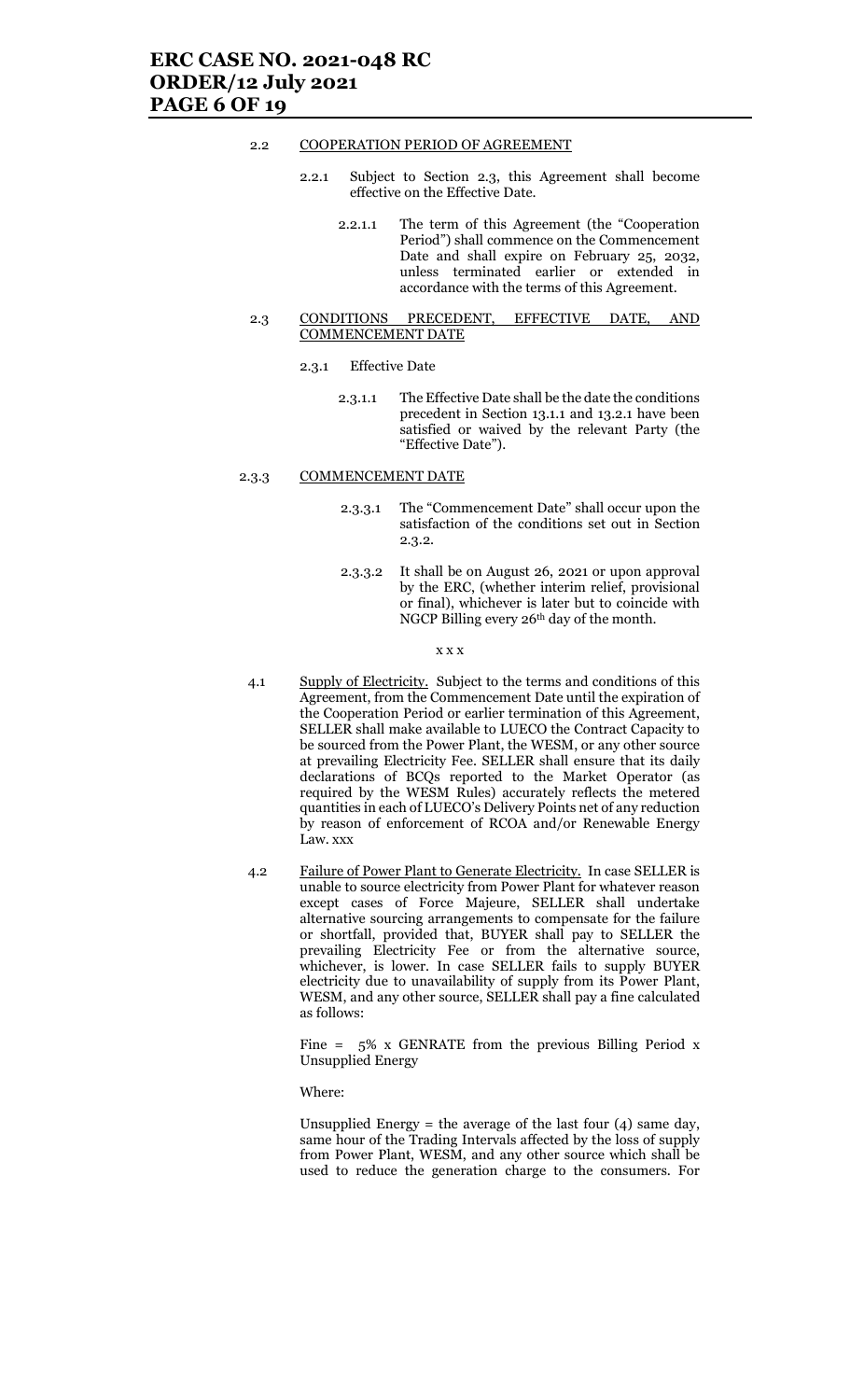### ERC CASE NO. 2021-048 RC ORDER/12 July 2021 PAGE 7 OF 19

avoidance of doubt, in case SELLER fails to supply electricity despite availability thereof, then Section 14.1 shall apply.

#### 5.1 ELECTRICITY FEES.

SELLER shall render to BUYER an itemized Invoice for each Billing Period in accordance with the provisions of this Agreement and SCHEDULE 5. BUYER shall pay Invoices when due and payable in accordance with this Agreement and SCHEDULE 5.

SCHEDULE 4:

#### ELECTRICITY FEES

Electricity Fee =  $[(E \times GENRATE)] \times (1+VAT)] + [(E_{FM} \times E_{FM}$ Rate)  $x(1+VAT)$ ]

Where:

E The metered quantities at BUYER's Delivery Points for the Billing Period that is net of energy carved out by reason of enforcement of RCOA, Renewable Energy Law, and Event of Force Majeure affecting SELLER, expressed in kWh.

EFM The metered quantities at BUYER's Delivery Points for the Billing Period measured for hours during which Event of Force Majeure is affecting SELLER, expressed in kWh.

GENRATE The generation fee rate applicable for the Billing Period, expressed in PHP/ kWh.

EFM Rate GENRATE or Ex-Ante WESM Price at BUYER's relevant Delivery Point, whichever is lower, expressed in Php/kWh

Where:

 $GENRATE = BER \times ADJ_{ESC}$ 

Where:

BER = is the Base Energy Rate equivalent to PHP3.5575/kWh

 $ADJ_{\text{ESC}} =$  [ Percent Subject to Escalation x (1 + Escalation) ^ (Contract Year  $-1$ ) ] + [1 – Percent Subject to Escalation ]

Percent Subject to Escalation = none

Escalation = none

VAT = Maximum Value Added Tax equivalent to twelve percent (12%)

Effective VAT = Blended Maximum VAT and VAT from WESM Purchases

### RATE IMPACT ON LUECO'S OVERALL GENERATION RATE

26. The indicative rate impact on LUECO's overall generation rate with the supply from MPPCL is as follows: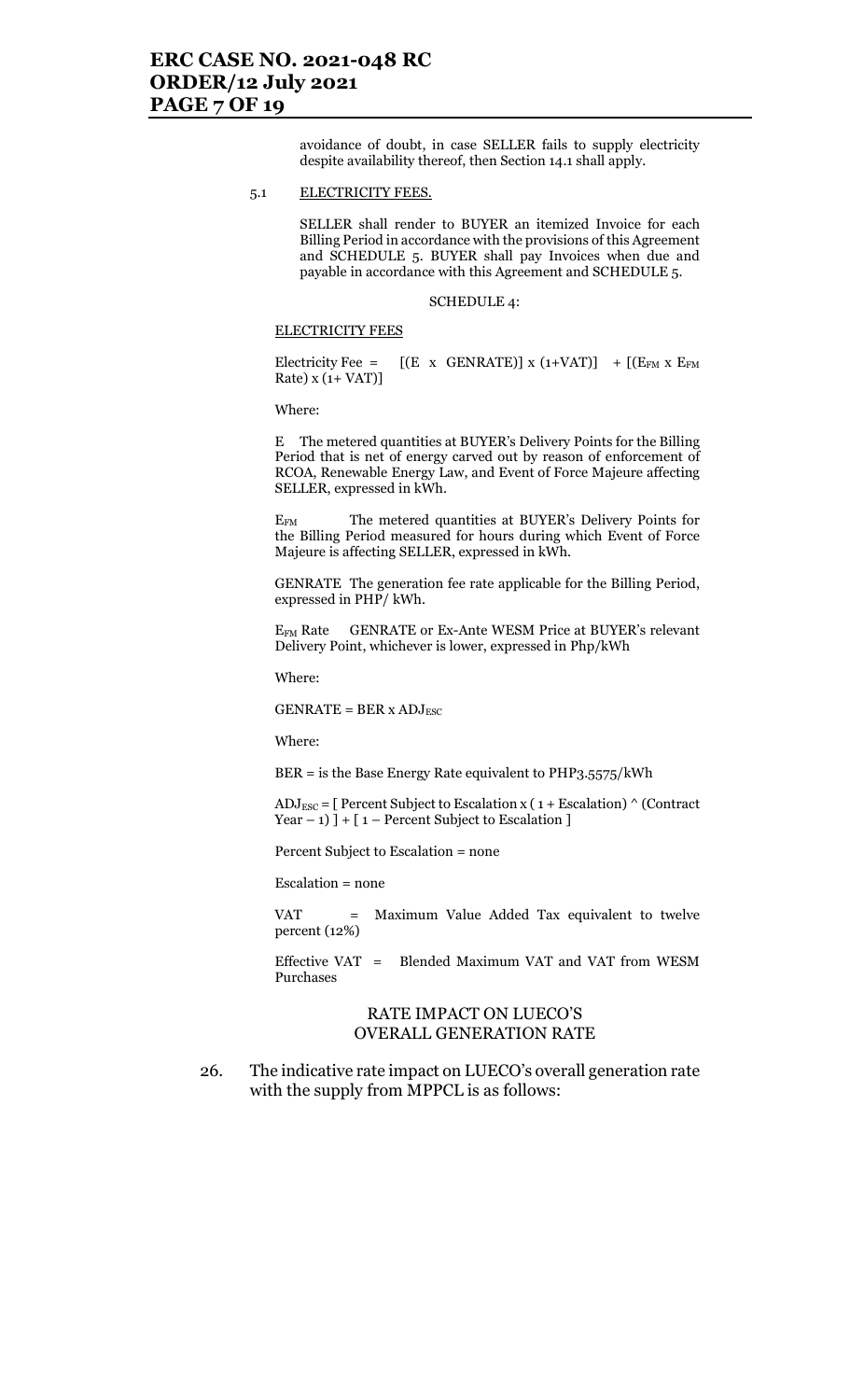| <b>SUPPLIER</b>                                    | <b>CURRENT</b><br><b>SUPPLIER</b> | <b>MPPCI</b> | <b>DIFFERENCE</b> |
|----------------------------------------------------|-----------------------------------|--------------|-------------------|
| Average Rate PhP/kWh (for<br>the recent 12 months) | 4.2876                            | 3.4939       | 0.7937            |

 Details of the calculation of the rate impact on LUECO's overall generation rate with the supply from MPPCL is hereto attached and marked as Annex "J".

### COMPLIANCE BY THE JOINT APPLICANTS WITH THE PRE-FILING CHECKLIST REQUIREMENTS

27. In compliance with the pre-filing requirements of this Honorable Commission and in further support of the instant Joint Application, Joint Applicants submit the following:

| LUECO SUPPORTING DOCUMENTS  |                                                                       |
|-----------------------------|-----------------------------------------------------------------------|
| <b>ANNEX</b>                | DESCRIPTION OF THE DOCUMENT                                           |
| " $B"$                      | Articles of Incorporation and By-Laws                                 |
| $\overline{C}$              | Latest General Information Sheet (GIS)                                |
| " $D$ "                     | Load forecast projections in accordance with the latest<br><b>DDP</b> |
| "E" & series                | Average daily load curve, supply and demand scenario in               |
|                             | accordance with the templates under Annex A of the                    |
|                             | <b>Prefiling Checklist Requirements</b>                               |
| "F"                         | Demand Side Management (DSM) Program                                  |
| " $G$ "                     | <b>PSPP</b>                                                           |
| "H" & series                | Documents showing the conduct of CSP                                  |
| $\overline{a}$ <sup>"</sup> | Executive Summary of the LUECO-MPPCL EPPA                             |
| $\overline{J''}$            | <b>Rate Impact Study</b>                                              |
| MPPCL SUPPORTING DOCUMENTS  |                                                                       |
| $\lq\lq L$ "                | 2007 Articles of Partnership                                          |
| " $M"$                      | 2020 Amended Articles of Partnership                                  |
| " $M-1$ "                   | Certificate of Registration issued by the Securities and              |
|                             | <b>Exchange Commission (SEC)</b>                                      |
| " $N$ "                     | Write-up – Explanation on the Requirement<br>of                       |
|                             | <b>Shareholders Agreement</b>                                         |
| $\overline{``}O"$           | Write-up - Explanation on the Requirement of List of                  |
|                             | Shareholders (GIS Sheet)                                              |
| " $P"$                      | <b>Corporate Structure Chart</b>                                      |
| " $Q$ "                     | Write-up - Explanation on the Non-applicability of the                |
|                             | Board of Investments (BOI) Certificate of Registration                |
|                             | (COR) for MPPCL Units 1 and 2                                         |
| " $R$ "                     | BOI COR for MPPCL Units 3 and 4                                       |
| $\sqrt[46]{s}$ and          | <b>Environmental Compliance Certificates for MPPCL Units</b>          |
| series"                     | 1-3 issued by the Department of Environment and Natural               |
|                             | Resources                                                             |
| $\sqrt{\pi}$                | Letter of Provisional Authority to Operate (PAO) issued by            |
|                             | the ERC                                                               |
| $\overline{``U"}$           | Write-up - Explanation on the Non-applicability of the                |
|                             | Requirements regarding Renewable Energy Plant                         |
| " $V$ "                     | Write-up - Explanation on the Non-applicability of                    |
|                             | Minimum Energy Off-take Provision                                     |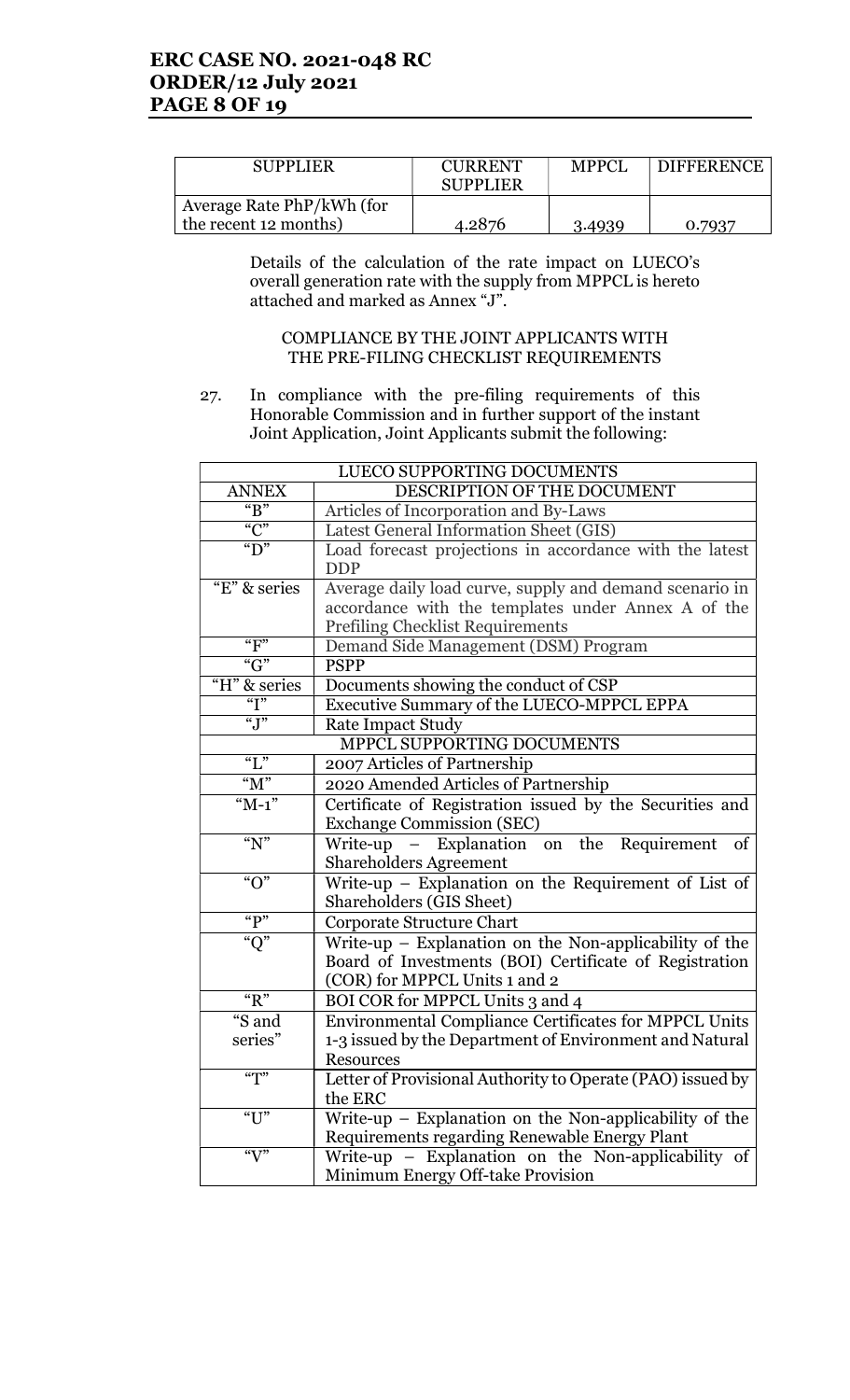## ERC CASE NO. 2021-048 RC ORDER/12 July 2021 PAGE 9 OF 19

| " $W$ "      | Write-up – Explanation on the Non-applicability of          |  |
|--------------|-------------------------------------------------------------|--|
|              | Requirements regarding the Ancillary<br><b>Services</b>     |  |
|              | <b>Procurement Agreement</b>                                |  |
| " $X$ "      | Certification by the CFO of MPPCL on items under            |  |
|              | Sources of Funds/Financial Plans of the Pre-filing          |  |
|              | Requirements (Confidential)                                 |  |
| $\mathbf{w}$ | Write-up – Explanation on Pre-filing Requirements on        |  |
|              | <b>Computation of Rates</b>                                 |  |
| "Z"          | Affidavit of Competitive Procurement Process of Fuel        |  |
|              | executed by the Procurement Manager of MPPCL                |  |
|              | (Confidential)                                              |  |
| "AA and      | Relevant technical and economic characteristics of the      |  |
| series"      | generation capacity, installed capacity, mode of operation, |  |
|              | and dependable capacity                                     |  |
|              |                                                             |  |
| "BB"         | Write-up $-$ Explanation on the Non-applicability of the    |  |
|              | DOE Certificate of Endorsement (COE) for MPPCL Units        |  |
|              | $1$ and $2$                                                 |  |
| " $CC$ "     | DOE COE for MPPCL Units 3 and 4                             |  |
| " $DD"$      | Transmission Service Agreement (TSA) between the            |  |
|              | National Grid Corporation of the Philippines (NGCP) and     |  |
|              | <b>MPPCL</b>                                                |  |
| $E$ EE"      | Audited Financial Statements (AFS), Balance Sheet,          |  |
|              | Income Statement, and Statement of Cash Flows               |  |
| "FF to FF-2" | Certification from MPPCL Units 1-3 on Net Heat Rate         |  |
| "GG and      | MPPCL Secretary's Certificate for Filing of Joint           |  |
| series"      | Application and Delegation Letter to Counsels               |  |
|              |                                                             |  |

### ALLEGATIONS IN SUPPORT OF THE IMMEDIATE ISSUANCE OF PROVISIONAL AUTHORITY OR INTERIM RELIEF

- 28. LUECO and MPPCL replead the foregoing allegations in further support of their prayer for the immediate issuance of a provisional authority or interim relief.
- 29. Currently, LUECO continues to source its power from TPEC pursuant to a Letter of Agreement dated 11 June 2019 for a period of one (1) year from 26 August 2020 to 25 August 2021 under the same terms and conditions.
- 30. Given the impending expiration of the Letter of Agreement between LUECO and TPEC and without a provisional authority or interim relief issued by this Honorable Commission authorizing the supply by MPPCL starting 26 August 2021, LUECO will be left with no other supplier. Moreover, LUECO cannot purchase from the Wholesale Electricity Spot Market (WESM) as it is not a direct member therein. Thus, with no supplier to provide the much-needed electric service, consumers of LUECO may experience total blackout instead of enjoying the lowest generation rate offered by MPPCL.
- 31. In the interest of LUECO's consumers, there is a necessity for the immediate issuance of a provisional authority or interim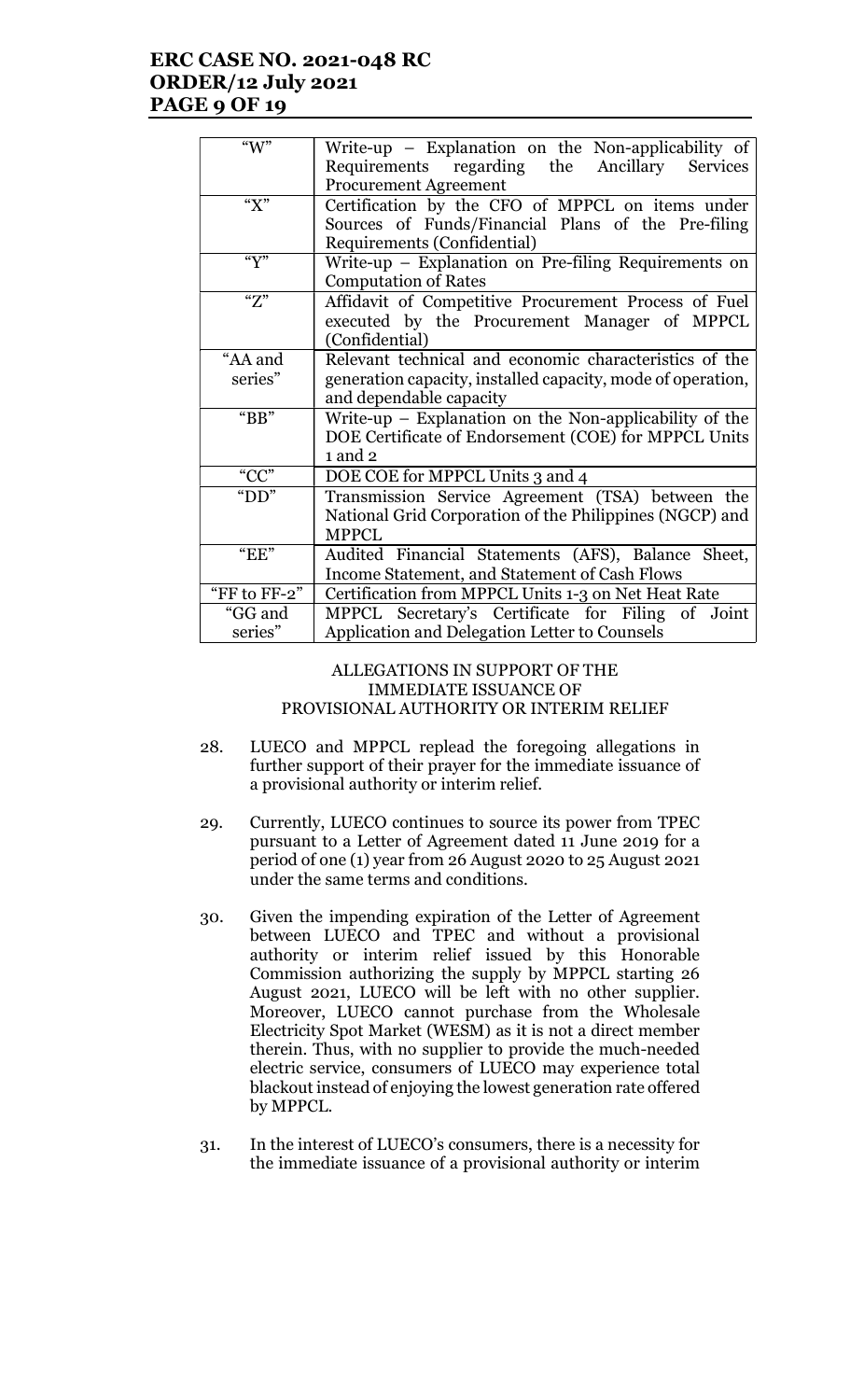relief in order to have a continuous and reliable supply of electricity.

32. Pursuant to its Rules of Practice and Procedure, this Honorable Commission may issue a provisional authority or interim relief:

> "Section 3. Action on the Motion. – Motions for Provisional Authority or Interim Relief may be acted upon with or without hearing. The Commission shall act on the motion on the basis of the allegations of the application or petition and supporting documents and other evidences that applicant or petitioner has submitted and the comments or opposition filed by any interested person, if any."

33. In further support of the immediate issuance of a provisional authority, Joint Applicants attach as Annex "K" the Judicial Affidavit executed by Mr. JOSEPH BERNARD G. VALERO, EMO Manager and Member of the Board of Directors of LUECO.

### ALLEGATIONS IN SUPPORT OF THE MOTION FOR CONFIDENTIAL TREATMENT OF INFORMATION

34. Under the ERC Rules of Practice and Procedure, a party to any proceeding before the Honorable Commission may request that certain information not be disclosed and be treated as confidential.4 Pursuant to this, Applicant MPPCL prays for the confidential treatment of the information contained in the following annexes:

| Documents and/or Information                                                                                                          | Annex                     |
|---------------------------------------------------------------------------------------------------------------------------------------|---------------------------|
| Certification by the CFO of MPPCL on items under Sources<br>of Funds/Financial Plans of the Pre-filing Requirements<br>(Confidential) | $\mathscr{C}(\mathsf{X})$ |
| Affidavit of Competitive Procurement Process of Fuel<br>executed by the Procurement Manager of MPPCL<br>(Confidential)                | "7"                       |

35. Annexes "X", and "Z" contain the details of the power rate calculations and financial model of MPPCL as well as the manner by which these were derived. These information are proprietary in nature and should be protected as trade secrets as contemplated by law and jurisprudence. In the case of Air Philippines Corporation vs. Pennswell, Inc.<sup>5</sup>, the Supreme Court defined a trade secret, as follows:

> "A trade secret may consist of any formula, pattern, device, or compilation of information that: (1) is used in one's business; and (2) gives the employer an opportunity to obtain an advantage over competitors who do not possess the information. Generally, a trade secret is a

 $\overline{a}$ <sup>4</sup> Section 1, Rule 4, Rules of Practice and Procedure of the Energy Regulatory Commission.

<sup>5</sup> G.R. No. 172835, December 13, 2007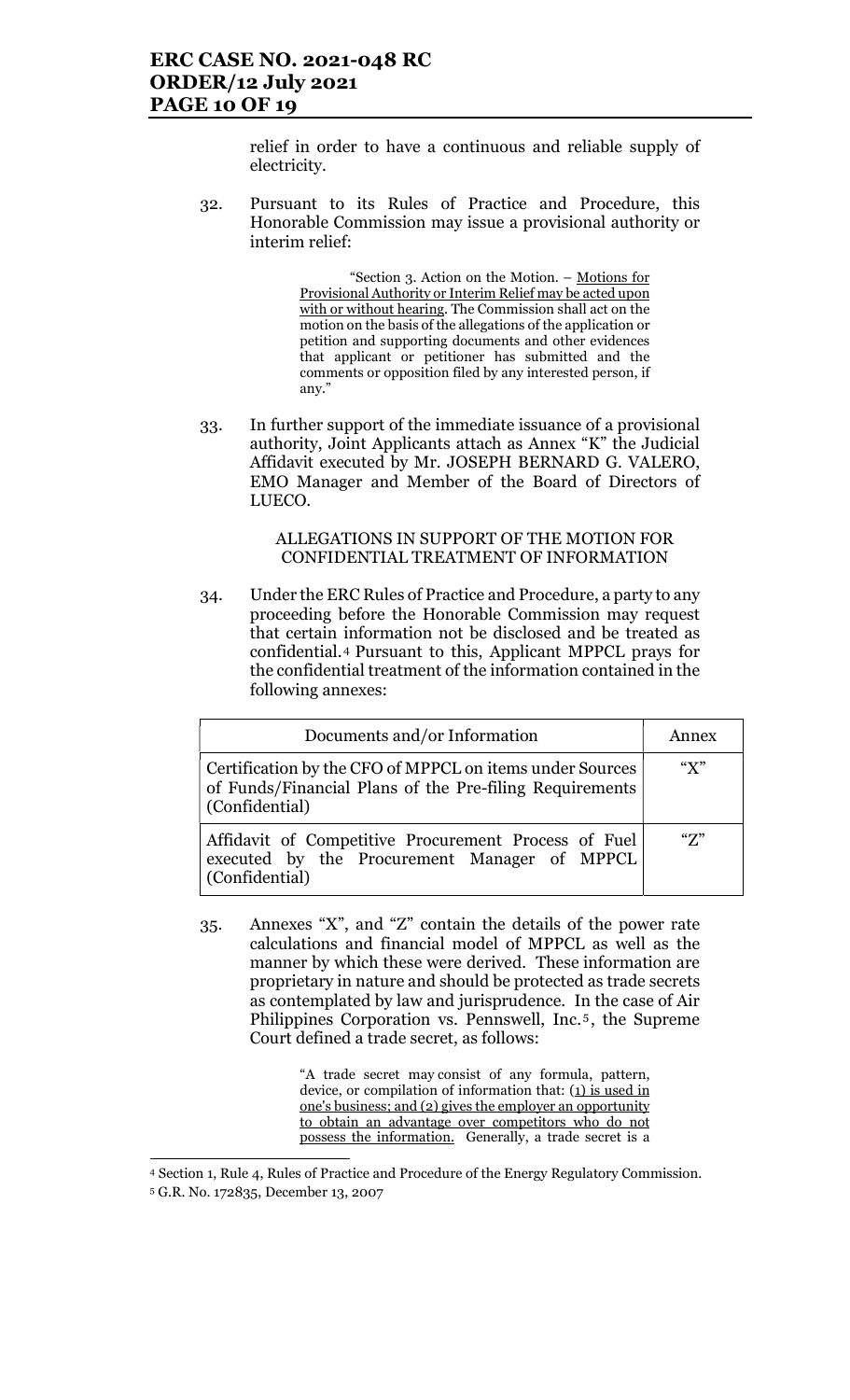## ERC CASE NO. 2021-048 RC ORDER/12 July 2021 PAGE 11 OF 19

process or device intended for continuous use in the operation of the business, for example, a machine or formula, but can be a price list or catalogue or specialized customer list. It is indubitable that trade secrets constitute proprietary rights. The inventor, discoverer, or possessor of a trade secret or similar innovation has rights therein which may be treated as property, and ordinarily an injunction will be granted to prevent the disclosure of the trade secret by one who obtained the information "in confidence" or through a "confidential relationship". American jurisprudence has utilized the following factors to determine if an information is a trade secret, to wit:

- (1) the extent to which the information is known outside of the employer's business;
- (2) the extent to which the information is known by employees and others involved in the business;
- (3) the extent of measures taken by the employer to guard the secrecy of the information;
- (4) the value of the information to the employer and to competitors;
- (5) the amount of effort or money expended by the company in developing the information; and
- (6) the extent to which the information could be easily or readily obtained through an<br>independent source." (citations omitted, independent source." (citations omitted, emphasis supplied)

The interest of the consuming public is sufficiently protected by the review and evaluation of the rates under the EPPA by the Honorable Commission, without the need to disclose the contents of Annexes "X", and "Z". The reasonableness and transparency of the prices of electricity is to be assured by the Honorable Commission through its own review and verification of MPPCL's generation costs.

More importantly, competitors of MPPCL, should they obtain the information in Annexes "X", and "Z" may gain undue advantage to the prejudice of MPPCL. The negotiating power of MPPCL with parties it plans to contract with or who it is currently doing business with, will clearly be thwarted if it is compelled to disclose such information;

- 36. Accordingly, Joint Applicants hereby submits one (1) copy of the confidential documents in a sealed envelope, with the envelope and each page of the document stamped with the word "Confidential".<sup>6</sup>
- 37. Lastly and corollary to the foregoing, MPPCL would like to implore the discerning wisdom of the Honorable Commission to include in its issuance for this purpose the "xxx procedures for the handling or returning the confidential information, as

 $\overline{a}$ 

<sup>&</sup>lt;sup>6</sup> Soft copies of the same to be provided to this Honorable Commission are password protected.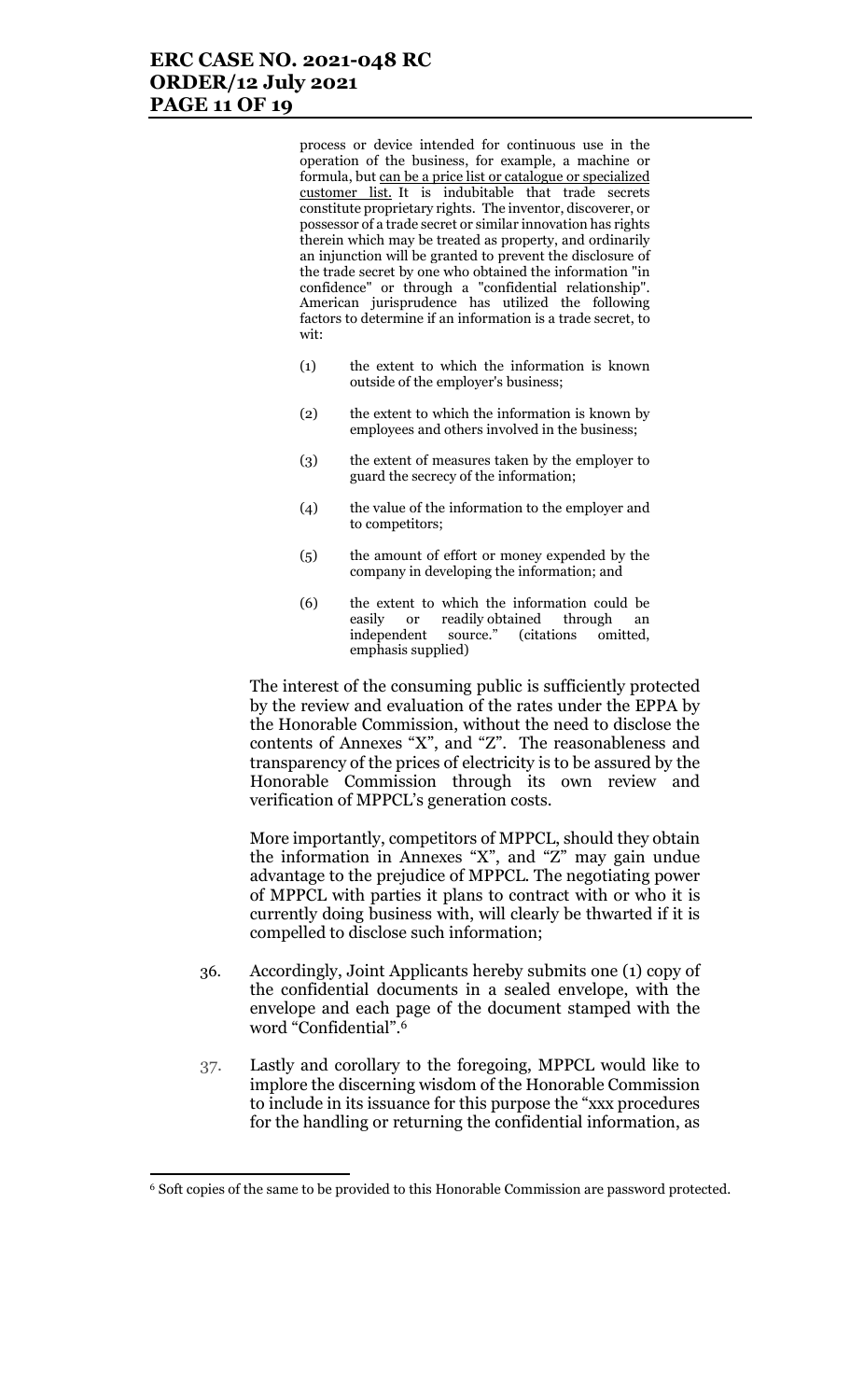appropriate, upon the close of the proceedings or at the end of the period provided in this Rule7".

38. This is guided by the fact that MPPCL will seek for the return of these sought to be declared confidential annexes after its utilization as evidence in this case and/or at the close of the proceedings hereof, so as to relieve the Honorable Commission of the burden of safekeeping the trade secrets of MPPCL enclosed in the subject annexes.

### PRAYER

WHEREFORE, in view of all the foregoing, Joint Applicants, LA UNION ELECTRIC COMPANY, INC. and MASINLOC POWER PARTNERS CO., LTD. respectfully pray of this Honorable Commission that:

- 1. Before and during the pendency of the proceedings:
	- a. An Order be issued GRANTING provisional authority or interim relief authorizing the immediate implementation of the EPPA including the rate embodied in Schedule 4 thereof.
	- b. An Order treating Annexes "X", and "Z" and all the information contained therein as confidential in perpetuity, directing their non-disclosure to persons other than the officers and staff of the Honorable Commission, perpetually protecting the said information from public disclosure by maintaining the same separate and apart from the records of the case, ensuring that these are not divulged to unauthorized persons, from the time these annexes are received by the Honorable Commission up to the termination of the instant case; and,
	- c. an Issuance concerning the procedures for handling the confidential information upon the close of the proceedings and its return/delivery to MPPCL.
- 2. After due notice and hearing, render a Decision approving the EPPA including the rates set out therein and authorizing LUECO to charge and collect the fees therein from its customers reckoned from the start of the supply by MPPCL to LUECO under the EPPA.

Other reliefs just and equitable under the premises are likewise prayed for.

Finding the said Joint Application to be sufficient in form with the required fees having been paid, the Commission hereby sets the same for determination of compliance with the jurisdictional requirements, expository presentation, Pre-trial Conference, and

<sup>7</sup> Rule 4, Section 2, paragraph 5 of the 2021 ERC Rules of Practice and Procedure.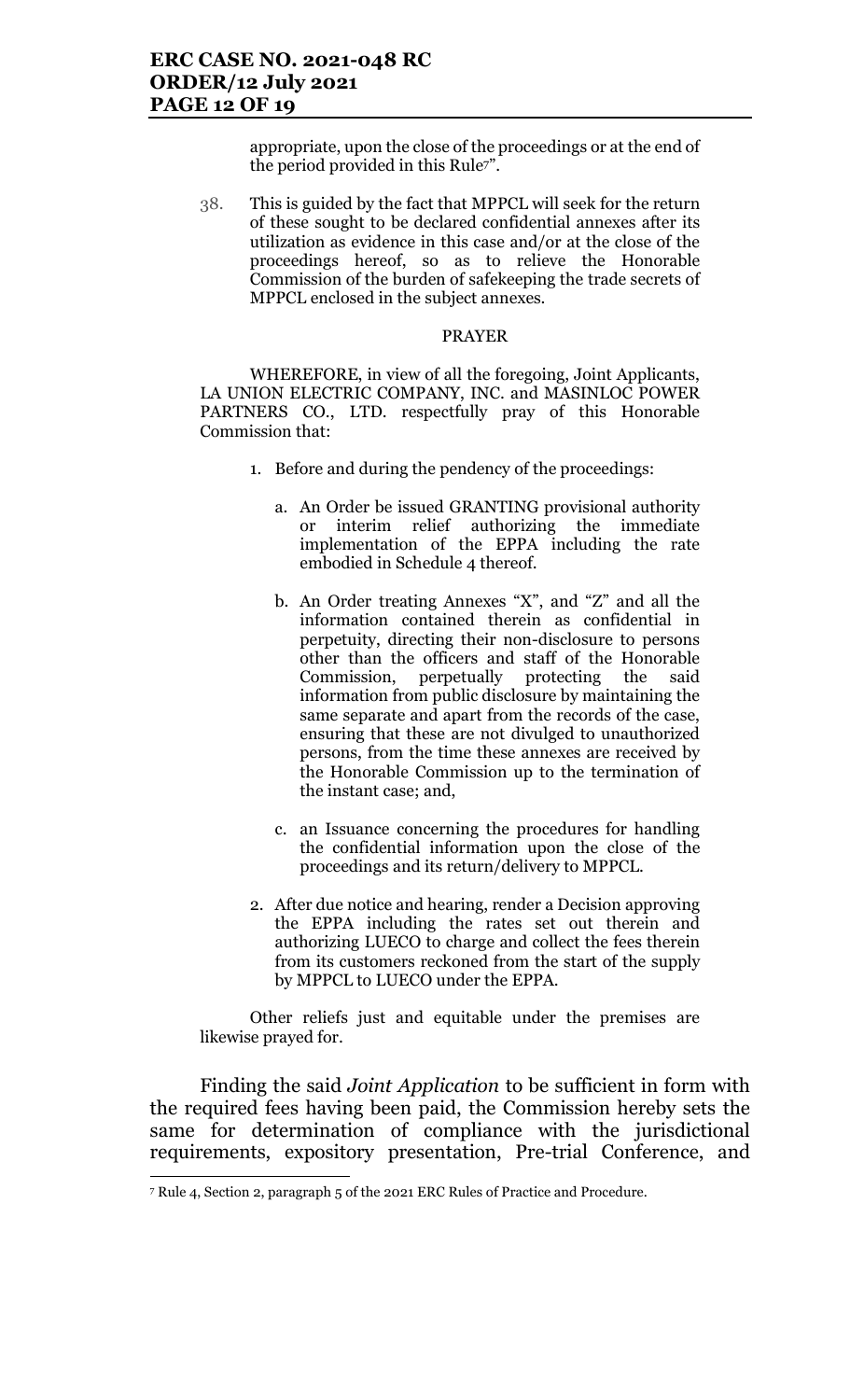## ERC CASE NO. 2021-048 RC ORDER/12 July 2021 PAGE 13 OF 19

presentation of evidence on the following dates and online platform for the conduct thereof, pursuant to Resolution No. 09, Series of 2020,<sup>8</sup> dated 24 September 2020 and Resolution No. 01, Series of 2021, dated 17 December 2020 (ERC Revised Rules of Practice and Procedure)9:

| Date                                                                                           | <b>Platform</b>                  | <b>Activity</b>                                                                                          |
|------------------------------------------------------------------------------------------------|----------------------------------|----------------------------------------------------------------------------------------------------------|
| <b>04 August 2021</b><br>(Wednesday) at two<br>o'clock in the afternoon<br>$(2:00 \text{ PM})$ | <b>Microsoft</b><br><b>Teams</b> | Determination of<br>compliance with the<br>jurisdictional<br>requirements and<br>expository presentation |
| <b>11 August 2021</b><br>(Wednesday) at two<br>o'clock in the afternoon<br>$(2:00 \text{ PM})$ | <b>Microsoft</b><br><b>Teams</b> | <b>Pre-trial Conference</b><br>and presentation of<br>evidence                                           |

Accordingly, LUECO and MPPCL are hereby directed to host the virtual hearing at LUECO's principal office located at LUECO Building, Quezon Avenue, San Fernando City, La Union, as the designated venue for the conduct thereof, and ensure that the same is open to the public and the community quarantine guidelines are observed at all times. Moreover, LUECO and MPPCL shall guarantee that, during the conduct of the expository presentation, the participation of the public shall not be impaired.

RELATIVE THERETO, LUECO and MPPCL are hereby directed to:

- 1) Cause the publication of the attached Notice of Virtual Hearing in two (2) newspapers of nationwide circulation in the Philippines at their own expense, twice (2x) within two (2) successive weeks, the dates of publication not being less than seven (7) days apart, and the date of the last publication to be made not later than ten (10) days before the date of the scheduled initial hearing;
- 2) Furnish with copies of this Order and the attached Notice of Virtual Hearing the Offices of the Provincial Governor, the Mayors and the Local Government Unit (LGU) legislative bodies within LUECO's franchise area for the

<sup>8</sup> A Resolution Adopting the Guidelines Governing Electronic Applications, Filings and Virtual Hearings Before the Energy Regulatory Commission.

<sup>&</sup>lt;sup>9</sup> A Resolution Adopting the Revised Rules of Practice and Procedure of the Energy Regulatory Commission.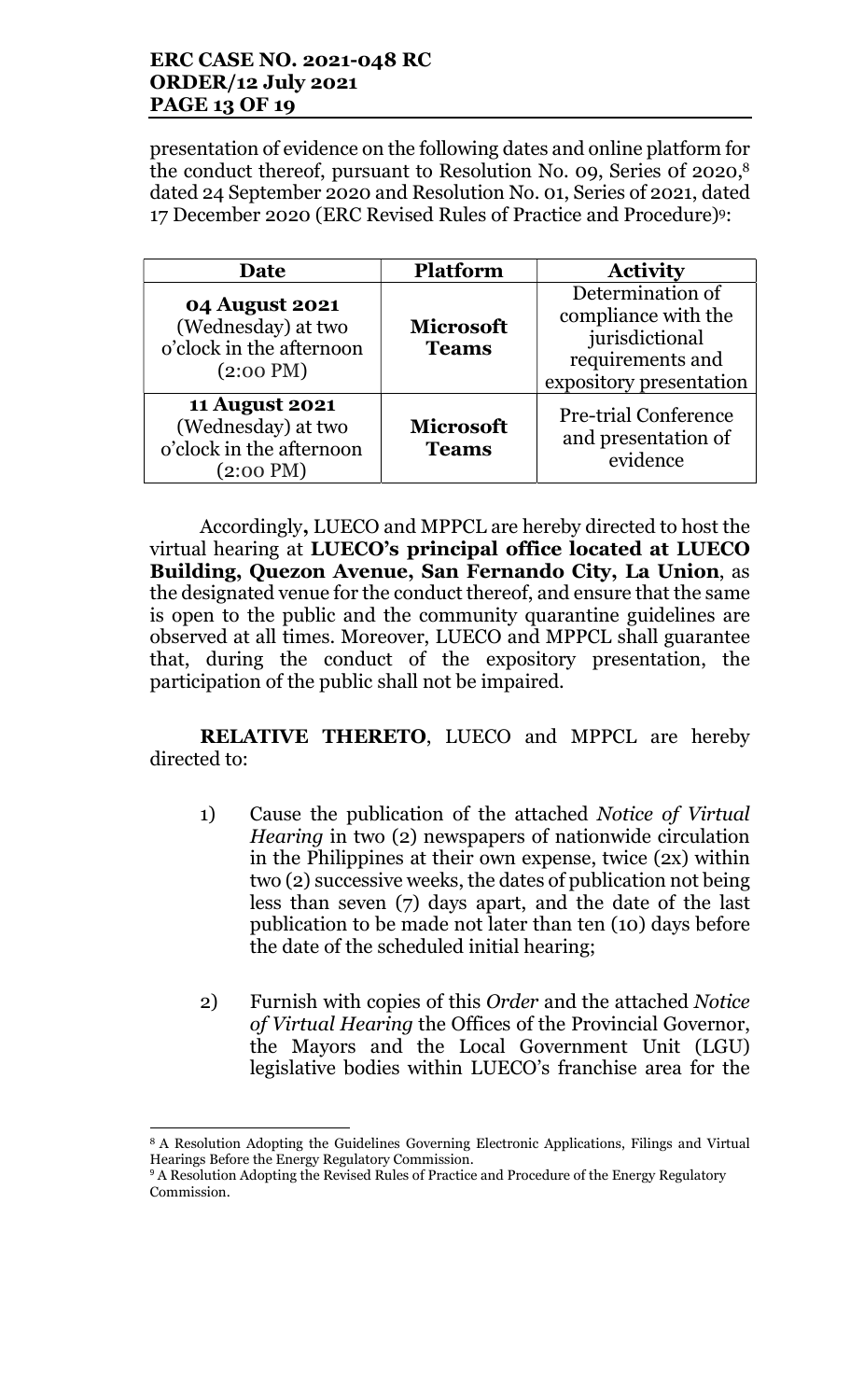appropriate posting thereof on their respective bulletin boards;

- 3) Inform the consumers within LUECO's franchise areas, by any other means available and appropriate, of the filing of the Joint Application, its reasons therefor, and of the scheduled virtual hearings thereon;
- 4) Furnish with copies of this Order and the attached Notice of Virtual Hearing, the Office of the Solicitor General (OSG), the Commission on Audit (COA), and the Committees on Energy of both Houses of Congress. They are hereby requested, if they so desire to send their duly authorized representatives and attend the scheduled hearings; and
- 5) Furnish with copies of the Joint Application and its attachments all those making requests therefor, subject to the resolution of the prayer for confidential treatment of information, if any, and reimbursement of reasonable photocopying costs.<sup>10</sup>

Within five (5) calendar days prior to the date of the initial virtual hearing, LUECO and MPPCL must submit to the Commission via electronic mail (e-mail) at  $d$ ocket@erc.ph, copy furnish the Legal Service through  $\frac{\text{legal@erc.ph}}{\text{begin}}$ , the scanned copies of their written compliance with the aforementioned jurisdictional requirements attaching therewith, methodically arranged and duly marked, the following:

- 1) The evidence of publication of the attached Notice of Virtual Hearing consisting of affidavit of the Editors or Business Managers of the newspapers where the said Notice of Virtual Hearing was published, and the complete issue of the said newspapers;
- 2) The evidence of actual posting of this Order and the attached Notice of Virtual Hearing consisting of certifications issued to that effect, signed by the aforementioned Governor, Mayors and LGU legislative bodies or their duly authorized representatives, bearing the seals of their offices;

<sup>10</sup> For the e-mail address of the applicants, please see page 18.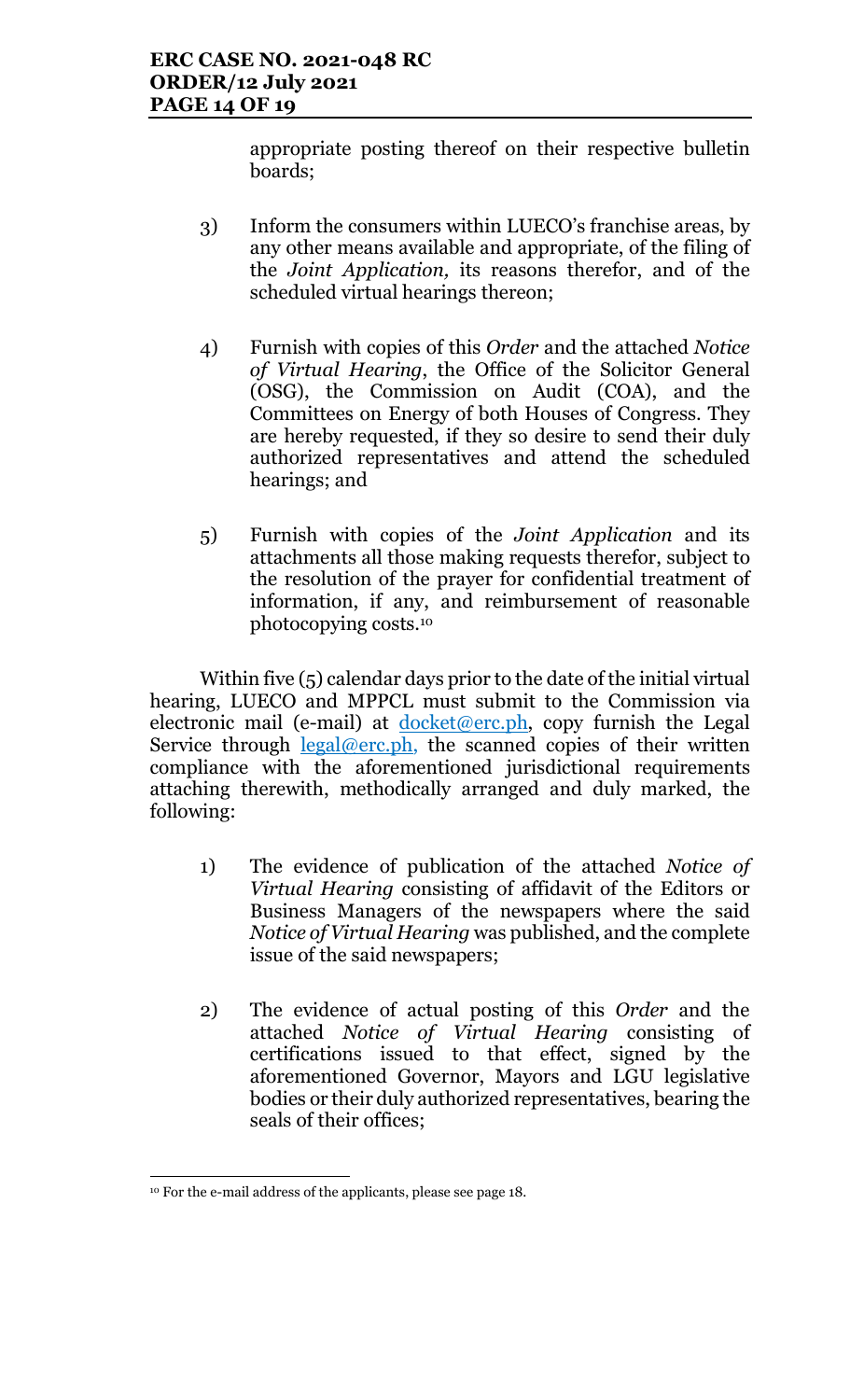- 3) The evidence of other means employed by LUECO and MPPCL to inform the consumers within the affected franchise area of the filing of the Joint Application, its reasons therefor, and of the scheduled hearings thereon;
- 4) The evidence of receipt of copies of this Order and the attached Notice of Virtual Hearing by the OSG, the COA, and the Committees on Energy of both Houses of Congress;
- 5) The evidence of receipt of copies of the Joint Application and its attachments by all those making requests therefor, if any; and
- 6) Such other proof of compliance with the requirements of the Commission.

Moreover, LUECO and MPPCL are hereby required to post on their bulletin boards, the scanned copies of the foregoing jurisdictional requirements, together with the newspaper publications and certifications issued by the concerned Office of the Governor, Mayors, and Local Legislative Bodies, and to submit proof of their posting thereof.

LUECO, MPPCL and all interested parties are also required to submit via e-mail at  $d$ ocket@erc.ph, copy furnish the Legal Service through  $\text{legal@erc.ph.}$  at least five (5) calendar days before the date of the scheduled virtual hearing and Pre-trial Conference, their respective Pre-Trial Briefs containing, among others:

- 1) A summary of admitted facts and proposed stipulation of facts;
- 2) The issues to be tried or resolved;
- 3) The documents or exhibits to be presented, stating the purposes and proposed markings therefor, which should also be attached to the Pre-trial Brief; and
- 4) The number and names of the witnesses, with their written testimonies in a Judicial Affidavit form attached to the Pretrial Brief.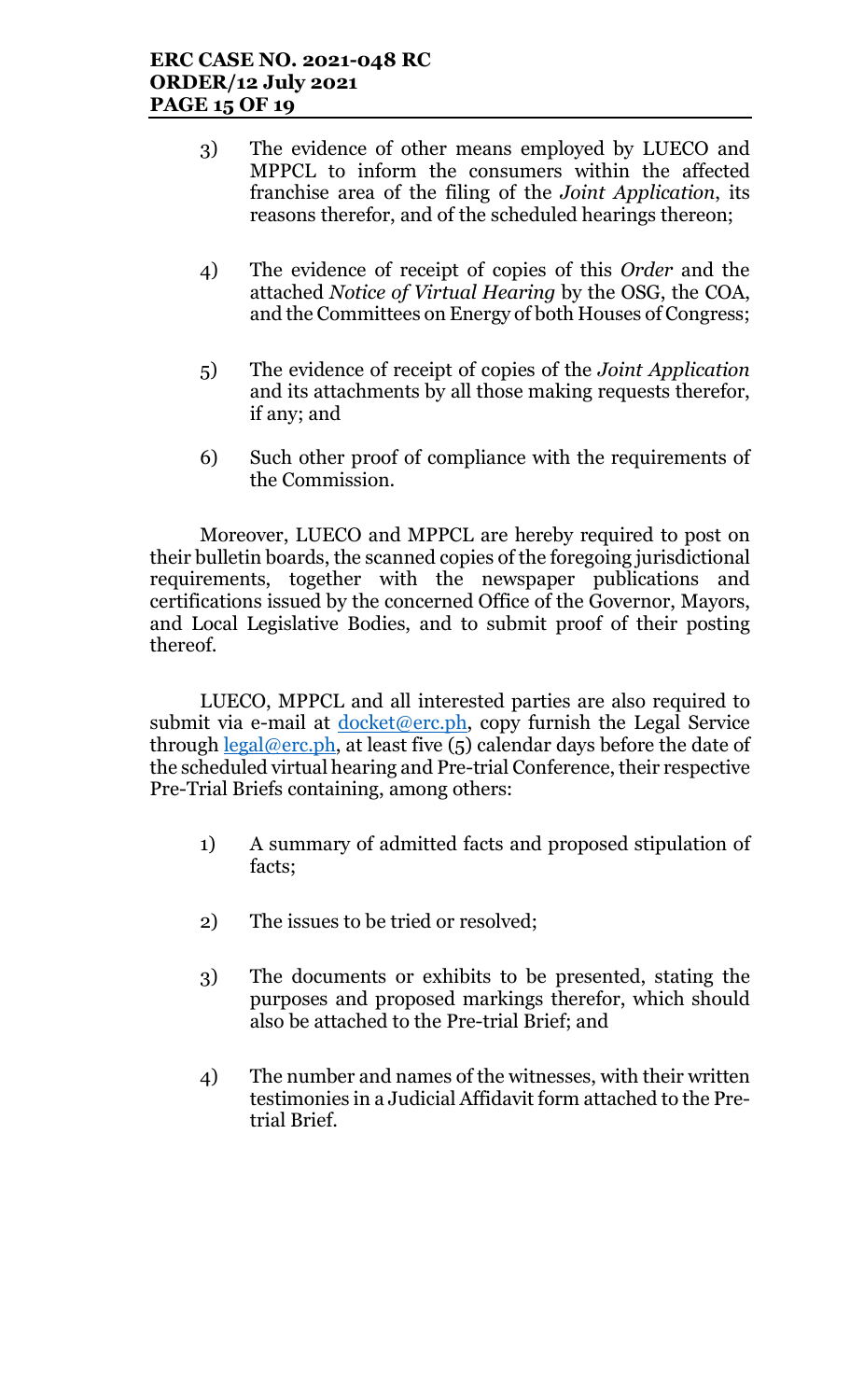### ERC CASE NO. 2021-048 RC ORDER/12 July 2021 PAGE 16 OF 19

LUECO and MPPCL must ensure that all the documents or exhibits proposed to be presented have already been duly submitted to the Commission at least five (5) calendar days before the date of the scheduled initial virtual hearing and Pre-trial Conference pursuant to the preceding paragraph.

Failure of LUECO and MPPCL to comply with the above requirements within the prescribed period shall be a ground for cancellation of the scheduled hearing, and the resetting of which shall be six (6) months from the said date of cancellation.

LUECO and MPPCL must also be prepared to make an expository presentation of the instant Joint Application, aided by whatever communication medium that they may deem appropriate for the purpose, in order to put in plain words and explain, for the benefit of the consumers and other concerned parties, the nature of the Application with relevant information and pertinent details substantiating the reasons and justifications being cited in support thereof.

LUECO and MPPCL are hereby directed to file a copy of their Expository Presentation via e-mail at  $d$ ocket@erc.ph, copy furnish the Legal Service through  $\frac{\text{legal@erc.ph}}{\text{Real@erc.ph}}$ , at least five (5) calendar days prior to the scheduled virtual hearing. LUECO and MPPCL shall also be required, upon the request of any stakeholder, to provide an advance copy of their expository presentation, at least five (5) calendar days prior to the scheduled virtual hearing.

Any interested stakeholder may submit its comments and/or clarifications at least one (1) calendar day prior to the scheduled virtual hearing, via e-mail at <u>docket@erc.ph</u>, copy furnish the Legal Service through  $\frac{\text{legal@erc.ph}}{\text{Real@erc.ph}}$ . The Commission shall give priority to the stakeholders who have duly submitted their respective comments and/or clarifications, to discuss the same and propound questions during the course of the expository presentation.

LUECO and MPPCL are hereby directed to submit, either through personal service, registered or ordinary mail/private courier, one (1) set of the original or certified true hard/printed copy/ies of their Jurisdictional Compliance, Expository Presentation, Pre-trial Brief, and Judicial Affidavit/s of witness/es, within five (5) working days from the date that the same were electronically submitted, as reflected in the acknowledgment receipt e-mail sent by the Commission. Similarly, all interested parties who filed their Petition for Intervention or Opposition are required to submit the hard/printed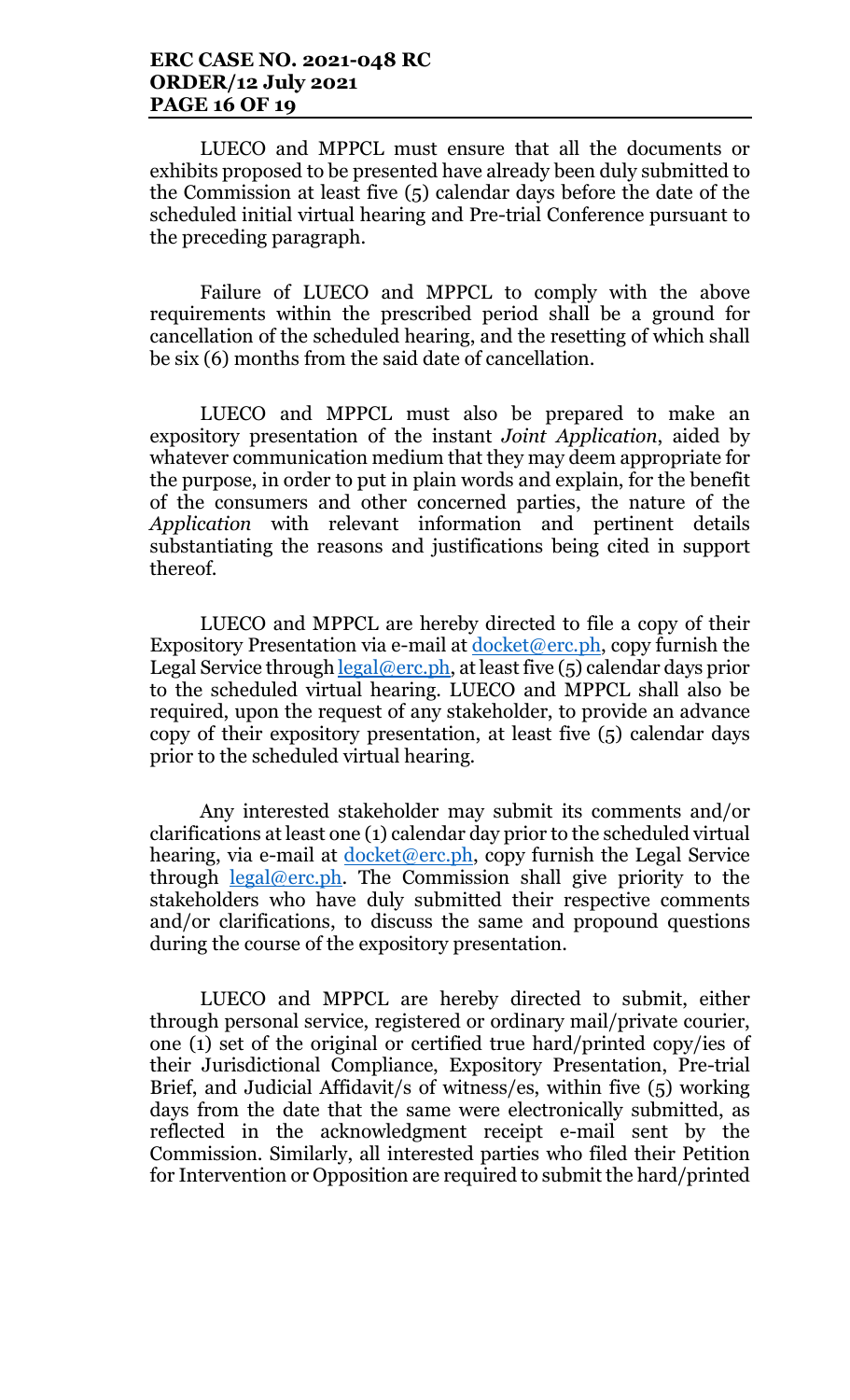### ERC CASE NO. 2021-048 RC ORDER/12 July 2021 PAGE 17 OF 19

copy thereof within the same period through any of the available modes of service.

Finally, LUECO and MPPCL, including their authorized representative/s and witness/es, are hereby directed to provide the Commission, thru *legal.virtualhearings@erc.ph*, with their respective e-mail addresses upon receipt of this Order. The Commission will send the access link/s to the aforementioned hearing platform within five (5) working days prior to the scheduled hearing.

### SO ORDERED.

Pasig City, 12 July 2021.

FOR AND BY AUTHORITY OF THE COMMISSION: AGNES VST DEVANADERA Chairperson and CEO



**ERC**  $Offic$ **THE REAL PROPERTY OF A STATE OF A STATE OF A STATE OF A STATE OF A STATE OF A STATE OF A STATE OF A** \*AVSTD-2021-07-510-0044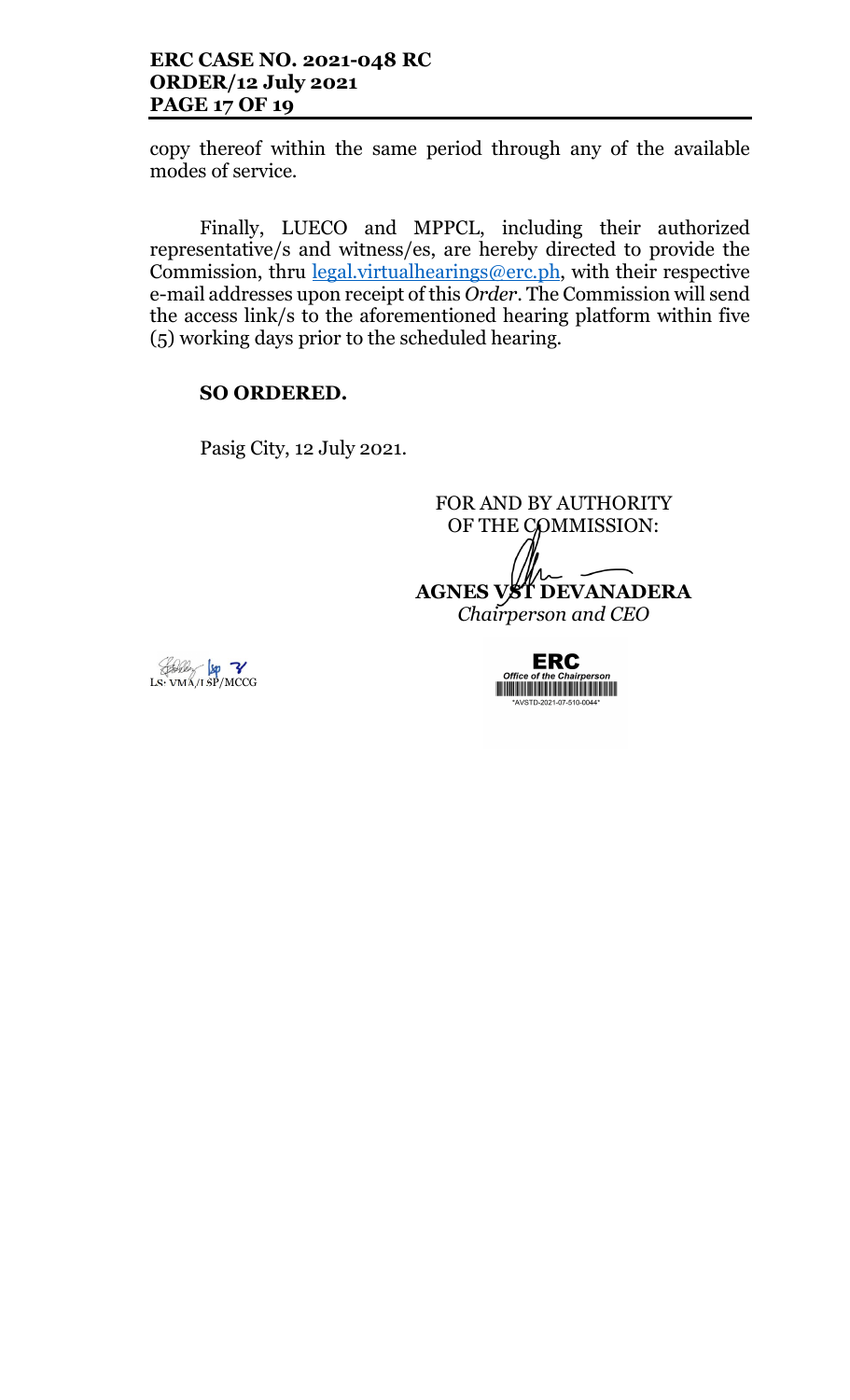## ERC CASE NO. 2021-048 RC ORDER/12 July 2021 PAGE 18 OF 19

Copy Furnished:

- 1. LA UNION ELECTRIC COMPANY, INC. (LUECO) Applicant LUECO Building, Quezon Avenue, San Fernando City, La Union lueco@luecoinc.com jbvalero.lueco1955@gmail.com glenntan0322@gmail.com
- 2. MASINLOC POWER PARTNERS, CO. LTD. (MPPCL) Applicant Masinloc Coal-Fired Thermal Power Plant, Barangay Bani, Masinloc, Zambales
- 3. MANJARES & MANJARES Atty. Norberto C. Manjares III Counsel for Applicant LUECO No. 6 St., Anne Provident Villages, Marikina City jcmanjaresiii@gmail.com
- 4. ATTYS. JUPITER M. CABAGUIO and AVELINO G. CEDO III Counsels for Applicant MPPCL 23rd Floor, San Miguel Properties Centre, No. 7 St., Francis Street, Mandaluyong City jcabaguio@smcgph.sanmiguel.com.ph acedoiii@smgcph.sanmiguel.com.ph
- 5. OFFICE OF THE SOLICITOR GENERAL (OSG) 134 Amorsolo Street, Legaspi Village, Makati City docket@osg.gov.ph
- 6. COMMISSION ON AUDIT (COA) Commonwealth Avenue, Quezon City citizensdesk@coa.gov.ph
- 7. SENATE COMMITTEE ON ENERGY GSIS Building, Roxas Boulevard, Pasay City senateenergycommittee@gmail.com
- 8. HOUSE COMMITTEE ON ENERGY Batasan Hills, Quezon City committee.energy@house.gov.ph
- 9. Office of the Governor Province of La Union
- 10. Office of the Local Government Unit (LGU) Legislative Body Province of La Union
- 11. Office the City Mayor City of San Fernando, La Union
- 12. Office of the LGU Legislative Body City of San Fernando, La Union
- 13. Office of the Mayor Bauang, La Union
- 14. Office of the LGU Legislative Body Bauang, La Union
- 15. Office of the Mayor San Juan, La Union
- 16. Office of the LGU Legislative Body San Juan, La Union
- 17. Office of the Governor Province of Zambales
- 18. Office of the LGU Legislative Body Province of Zambales